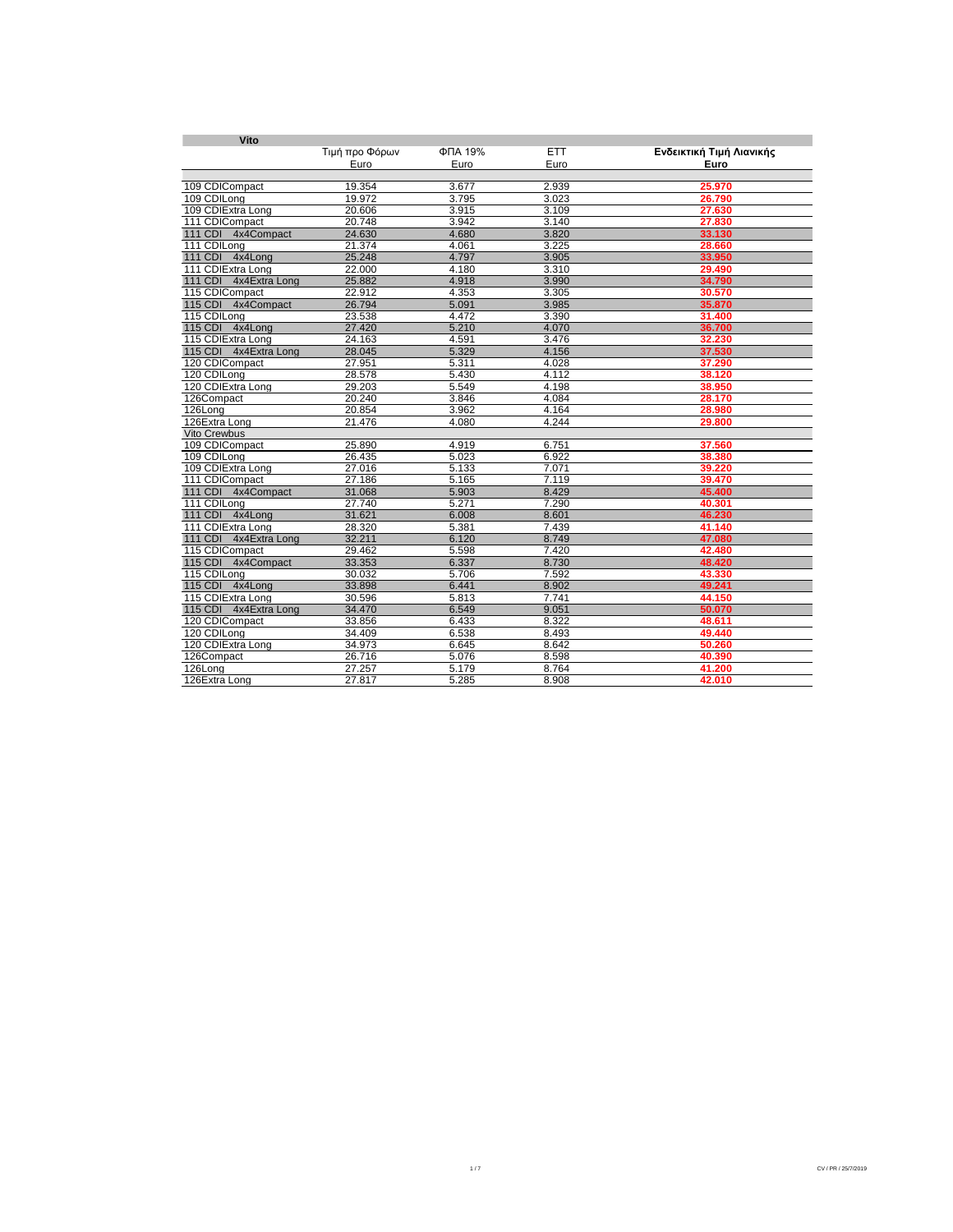|                            | Τιμή προ Φόρων | ФПА 19% | <b>ETT</b> | Ενδεικτική Τιμή Λιανικής |
|----------------------------|----------------|---------|------------|--------------------------|
|                            | Euro           | Euro    | Euro       | Euro                     |
| Viano                      |                |         |            |                          |
| 2.0 CDI TrendCompact       | 32.166         | 6.112   | 7.072      | 45.350                   |
| 2.0 CDI Trend 4x4Compact   | 35.823         | 6.806   | 8.381      | 51.010                   |
| 2.0 CDI TrendLong          | 32.729         | 6.219   | 7.242      | 46.190                   |
| 2.0 CDI Trend 4x4Long      | 36.377         | 6.912   | 8.551      | 51.840                   |
| 2.0 CDI TrendExtra Long    | 33.320         | 6.331   | 7.389      | 47.040                   |
| 2.0 CDI Trend 4x4Extra Lon | 36.968         | 7.024   | 8.698      | 52.690                   |
| 2.2 CDI TrendCompact       | 34.175         | 6.493   | 7.372      | 48.040                   |
| 2.2 CDI Trend 4x4Compact   | 37.823         | 7.186   | 8.681      | 53.690                   |
| 2.2 CDI TrendLong          | 34.755         | 6.603   | 7.542      | 48.900                   |
| 2.2 CDI Trend 4x4Long      | 38.377         | 7.292   | 8.851      | 54.520                   |
| 2.2 CDI TrendExtra Long    | 35.337         | 6.714   | 7.689      | 49.740                   |
| 2.2 CDI Trend 4x4Extra Lon | 38.960         | 7.402   | 8.998      | 55.360                   |
| 3.0 CDI TrendCompact       | 38.232         | 7.264   | 8.284      | 53.780                   |
| 3.0 CDI TrendLong          | 38.803         | 7.373   | 8.454      | 54.630                   |
| 3.0 CDI TrendExtra Long    | 39.385         | 7.483   | 8.602      | 55.470                   |
| 3.5 TrendCompact           | 32.366         | 6.150   | 8.884      | 47.400                   |
| 3.5 TrendLong              | 32.929         | 6.257   | 9.054      | 48.240                   |
| 3.5 TrendExtra Long        | 33.512         | 6.367   | 9.201      | 49.080                   |
| 2.0 CDI AmbienteCompact    | 36.559         | 6.946   | 8.705      | 52.210                   |
| 2.0 CDI Ambiente 4x4Comp   | 40.173         | 7.633   | 10.014     | 57.820                   |
| 2.0 CDI AmbienteLong       | 37.122         | 7.053   | 8.875      | 53.050                   |
| 2.0 CDI Ambiente 4x4Long   | 40.728         | 7.738   | 10.184     | 58.650                   |
| 2.0 CDI AmbienteExtra Long | 37.720         | 7.167   | 9.023      | 53.910                   |
| 2.0 CDI Ambiente 4x4Extra  | 41.319         | 7.851   | 10.331     | 59.501                   |
| 2.2 CDI AmbienteCompact    | 38.668         | 7.347   | 9.005      | 55.020                   |
| 2.2 CDI Ambiente 4x4Comp   | 42.257         | 8.029   | 10.314     | 60.600                   |
| 2.2 CDI AmbienteLong       | 39.231         | 7.454   | 9.175      | 55.860                   |
| 2.2 CDI Ambiente 4x4Long   | 42.820         | 8.136   | 10.484     | 61.440                   |
| 2.2 CDI AmbienteExtra Long | 39.814         | 7.565   | 9.322      | 56.701                   |
| 2.2 CDI Ambiente 4x4Extra  | 43.411         | 8.248   | 10.631     | 62.290                   |
| 3.0 CDI AmbienteCompact    | 42.716         | 8.116   | 9.918      | 60.750                   |
| 3.0 CDI AmbienteLong       | 43.296         | 8.226   | 10.088     | 61.610                   |
| 3.0 CDI AmbienteExtra Long | 43.878         | 8.337   | 10.235     | 62.450                   |
| 3.5 AmbienteCompact        | 36.808         | 6.994   | 10.398     | 54.200                   |
| 3.5 AmbienteLong           | 37.372         | 7.101   | 10.568     | 55.041                   |
| 3.5 AmbienteExtra Long     | 37.954         | 7.211   | 10.715     | 55.880                   |
| <b>SPRINTER</b>            |                |         |            |                          |

|                             | Τιμή προ Φόρων | ФПА 19% | <b>ETT</b> | Ενδεικτική Τιμή Λιανικής |
|-----------------------------|----------------|---------|------------|--------------------------|
|                             | Euro           | Euro    | Euro       | Euro                     |
| Sprinter Van                |                |         |            |                          |
| 209 CDI3250                 | 19.202         | 3.648   | 3.500      | 26.350                   |
| 209 CDI3665                 | 19.976         | 3.795   | 3.699      | 27.470                   |
| 210 CDI (EU5)3250           | 20.254         | 3.848   | 3.578      | 27.680                   |
| 210 CDI (EU5)3665           | 21.061         | 4.002   | 3.777      | 28.840                   |
| 211 CDI3250                 | 20.236         | 3.845   | 3.689      | 27.770                   |
| 211 CDI3665                 | 21.027         | 3.995   | 3.888      | 28.910                   |
| 213 CDI3250                 | 20.869         | 3.965   | 3.776      | 28.610                   |
| 213 CDI3665                 | 21.643         | 4.112   | 3.975      | 29.730                   |
| 213 CDI (EU5)3250           | 21.592         | 4.102   | 3.806      | 29.500                   |
| 213 CDI (EU5)3665           | 22.391         | 4.254   | 4.005      | 30.650                   |
| 215 CDI3250                 | 21.593         | 4.103   | 3.835      | 29.531                   |
| 215 CDI3665                 | 22.366         | 4.250   | 4.034      | 30.650                   |
| 216 CDI (EU5)3250           | 22.310         | 4.239   | 3.901      | 30.450                   |
| 216 CDI (EU5)3665           | 23.118         | 4.392   | 4.100      | 31.610                   |
| 216 Petrol3665              | 19.493         | 3.704   | 2.393      | 25.590                   |
| 218 CDI3250                 | 23.671         | 4.497   | 4.122      | 32.290                   |
| 218 CDI3665                 | 24.453         | 4.646   | 4.321      | 33.420                   |
| 219 CDI (EU5)3250           | 24.472         | 4.650   | 4.158      | 33.280                   |
| 219 CDI (EU5)3665           | 25.272         | 4.802   | 4.357      | 34.431                   |
| 224 CDI3665                 | 21.412         | 4.068   | 4.160      | 29.640                   |
| 309 CDI3250                 | 20.286         | 3.854   | 3.890      | 28.030                   |
| 309 CDI3665                 | 21.068         | 4.003   | 4.089      | 29.160                   |
| 309 CDI4325                 | 22.678         | 4.309   | 4.483      | 31.470                   |
| 309 CDI4325 (Extra Long)    | 23.411         | 4.448   | 4.561      | 32.420                   |
| 310 CDI (EU5)3250           | 21.380         | 4.062   | 3.968      | 29.410                   |
| 310 CDI (EU5)3665           | 22.171         | 4.212   | 4.167      | 30.550                   |
| 310 CDI (EU5)4325           | 23.831         | 4.528   | 4.561      | 32.920                   |
| 310 CDI (EU5)4325 (Extra Li | 24.581         | 4.670   | 4.639      | 33.890                   |
| 311 CDI3250                 | 21.337         | 4.054   | 4.079      | 29.470                   |
| 311 CDI3665                 | 22.111         | 4.201   | 4.278      | 30.590                   |
| 311 CDI4325                 | 23.722         | 4.507   | 4.671      | 32.900                   |
| 311 CDI4325 (Extra Long)    | 24.455         | 4.646   | 4.749      | 33.850                   |
| 313 CDI3250                 | 21.953         | 4.171   | 4.166      | 30.290                   |
| 313 CDI3665                 | 22.727         | 4.318   | 4.365      | 31.410                   |
| 313 CDI4325                 | 24.346         | 4.626   | 4.758      | 33.730                   |
| 313 CDI4325 (Extra Long)    | 25.079         | 4.765   | 4.836      | 34.680                   |
| 313 CDI (EU5)3250           | 22.709         | 4.315   | 4.196      | 31.220                   |
| 313 CDI (EU5)3665           | 23.517         | 4.468   | 4.395      | 32.380                   |
| 313 CDI (EU5)4325           | 25.170         | 4.782   | 4.788      | 34.740                   |
| 313 CDI (EU5)4325 (Extra Li | 25.919         | 4.925   | 4.866      | 35.710                   |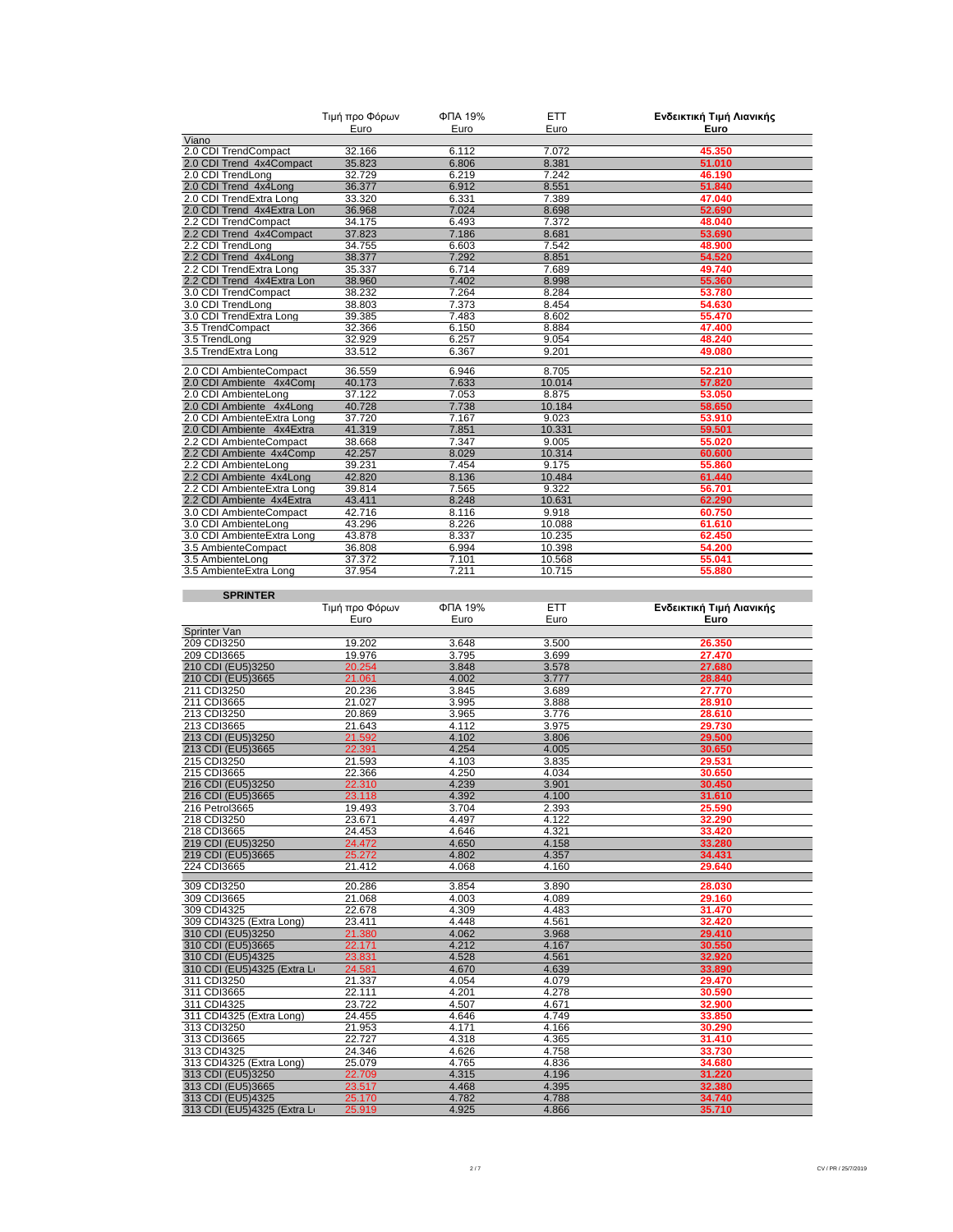|                                                  | Τιμή προ Φόρων   | ФПА 19%        | ETT            | Ενδεικτική Τιμή Λιανικής |
|--------------------------------------------------|------------------|----------------|----------------|--------------------------|
|                                                  | Euro             | Euro           | Euro           | Euro                     |
| 315 CDI3250                                      | 22.685           | 4.310          | 4.225          | 31.220                   |
| 315 CDI3665                                      | 23.459           | 4.457          | 4.424          | 32.340                   |
| 315 CDI4325                                      | 25.086           | 4.766<br>4.902 | 4.818<br>4.896 | 34.670                   |
| 315 CDI4325 (Extra Long)<br>316 CDI (EU5)3250    | 25.802<br>23.428 | 4.451          | 4.291          | 35.600<br>32.170         |
| 316 CDI (EU5)3665                                | 24.227           | 4.603          | 4.490          | 33.320                   |
| 316 CDI (EU5)4325                                | 25.887           | 4.919          | 4.884          | 35.690                   |
| 316 CDI (EU5)4325 (Extra Li                      | 26.637           | 5.061          | 4.962          | 36.660                   |
| 316 Petrol3665                                   | 20.314           | 3.860          | 2.636          | 26.810                   |
| 316 Petrol4325                                   | 21.944           | 4.169          | 2.877          | 28.990                   |
| 316 Petrol4325 (Extra Long)                      | 22.686           | 4.310          | 2.924          | 29.920                   |
| 318 CDI3250                                      | 24.763           | 4.705          | 4.512          | 33.980                   |
| 318 CDI3665                                      | 25.545           | 4.854          | 4.711          | 35.110                   |
| 318 CDI4325                                      | 27.164<br>27.880 | 5.161<br>5.297 | 5.105<br>5.183 | 37.430<br>38.360         |
| 318 CDI4325 (Extra Long)<br>319 CDI (EU5)3250    | 25.606           | 4.865          | 4.549          | 35.020                   |
| 319 CDI (EU5)3665                                | 26.389           | 5.014          | 4.747          | 36.150                   |
| 319 CDI (EU5)4325                                | 28.058           | 5.331          | 5.141          | 38.530                   |
| 319 CDI (EU5)4325 (Extra Li                      | 28.782           | 5.469          | 5.219          | 39.470                   |
| 324 Petrol3665                                   | 22.521           | 4.279          | 4.480          | 31.280                   |
| 324 Petrol4325                                   | 24.178           | 4.594          | 4.828          | 33.600                   |
| 324 Petrol4325 (Extra Long)                      | 24.928           | 4.736          | 4.896          | 34.560                   |
|                                                  |                  |                |                |                          |
| 409 CDI3665<br>409 CDI4325                       | 25.225           | 4.793          | 902<br>942     | 30.920                   |
| 409 CDI4325 (Extra Long)                         | 26.839<br>27.581 | 5.099<br>5.240 | 959            | 32.880<br>33.780         |
| 411 CDI3665                                      | 26.270           | 4.991          | 929            | 32.190                   |
| 411 CDI4325                                      | 27.887           | 5.299          | 964            | 34.150                   |
| 411 CDI4325 (Extra Long)                         | 28.611           | 5.436          | 983            | 35.030                   |
| 413 CDI (EU5)3665                                | 27.806           | 5.283          | 961            | 34.050                   |
| 413 CDI (EU5)4325                                | 29.462           | 5.598          | 1.000          | 36.060                   |
| 413 CDI (EU5)4325 (Extra Li                      | 30.202           | 5.738          | 1.019          | 36.959                   |
| 415 CDI3665                                      | 27.633           | 5.250          | 967            | 33.850                   |
| 415 CDI4325                                      | 29.230           | 5.554          | 1.006          | 35.790                   |
| 415 CDI4325 (Extra Long)                         | 29.955           | 5.691          | 1.024          | 36.670                   |
| 416 CDI (EU5)3665                                | 28.522           | 5.419          | 979            | 34.920                   |
| 416 CDI (EU5)4325                                | 30.177           | 5.734          | 1.019          | 36.930                   |
| 416 CDI (EU5)4325 (Extra Li<br>418 CDI3665       | 30.918<br>29.705 | 5.874<br>5.644 | 1.037<br>1.021 | 37.829<br>36.370         |
| 418 CDI4325                                      | 31.319           | 5.951          | 1.060          | 38.330                   |
| 418 CDI4325 (Extra Long)                         | 32.060           | 6.091          | 1.079          | 39.230                   |
| 419 CDI (EU5)3665                                | 30.649           | 5.823          | 1.028          | 37.500                   |
| 419 CDI (EU5)4325                                | 32.305           | 6.138          | 1.067          | 39.510                   |
| 419 CDI (EU5)4325 (Extra Li                      | 33.054           | 6.280          | 1.086          | 40.420                   |
| 509 CDI3665                                      | 26.271           | 4.991          | 948            | 32.210                   |
| 509 CDI4325                                      | 27.886           | 5.298          | 976            | 34.160                   |
| 509 CDI4325 (Extra Long)                         | 28.610           | 5.436          | 994            | 35.040                   |
| 510 CDI (EU5)3665                                | 27.535           | 5.232          | 963            | 33.730                   |
| 510 CDI (EU5)4325                                | 29.192           | 5.546          | 991            | 35.729                   |
| 510 CDI (EU5)4325 (Extra Lo                      | 29.942           | 5.689          | 1.009          | 36.640                   |
| 511 CDI3665                                      | 27.307           | 5.188          | 985            | 33.480                   |
| 511 CDI4325                                      | 28.923           | 5.495          | 1.012          | 35.430                   |
| 511 CDI4325 (Extra Long)                         | 29.655           | 5.634          | 1.031          | 36.320                   |
| 513 CDI (EU5)3665                                | 28.868           | 5.485          | 1.007          | 35.360                   |
| 513 CDI (EU5)4325                                | 30.525<br>31.275 | 5.800          | 1.035<br>1.053 | 37.360<br>38.270         |
| 513 CDI (EU5)4325 (Extra Li<br>515 CDI3665       | 28.670           | 5.942<br>5.447 | 1.013          | 35.130                   |
| 515 CDI4325                                      | 30.277           | 5.753          | 1.040          | 37.070                   |
| 515 CDI4325 (Extra Long)                         | 31.001           | 5.890          | 1.059          | 37.950                   |
| 516 CDI (EU5)3665                                | 29.583           | 5.621          | 1.026          | 36.230                   |
| 516 CDI (EU5)4325                                | 31.249           | 5.937          | 1.053          | 38.239                   |
| 516 CDI (EU5)4325 (Extra Li                      | 31.990           | 6.078          | 1.072          | 39.140                   |
| 518 CDI3665                                      | 30.742           | 5.841          | 1.067          | 37.650                   |
| 518 CDI4325                                      | 32.357           | 6.148          | 1.095          | 39.600                   |
| 518 CDI4325 (Extra Long)                         | 33.090           | 6.287          | 1.113          | 40.490                   |
| 519 CDI (EU5)3665                                | 31.728           | 6.028          | 1.074          | 38.830                   |
| 519 CDI (EU5)4325<br>519 CDI (EU5)4325 (Extra Li | 33.368           | 6.340          | 1.102          | 40.810                   |
|                                                  | 34.126           | 6.484          | 1.120          | 41.730                   |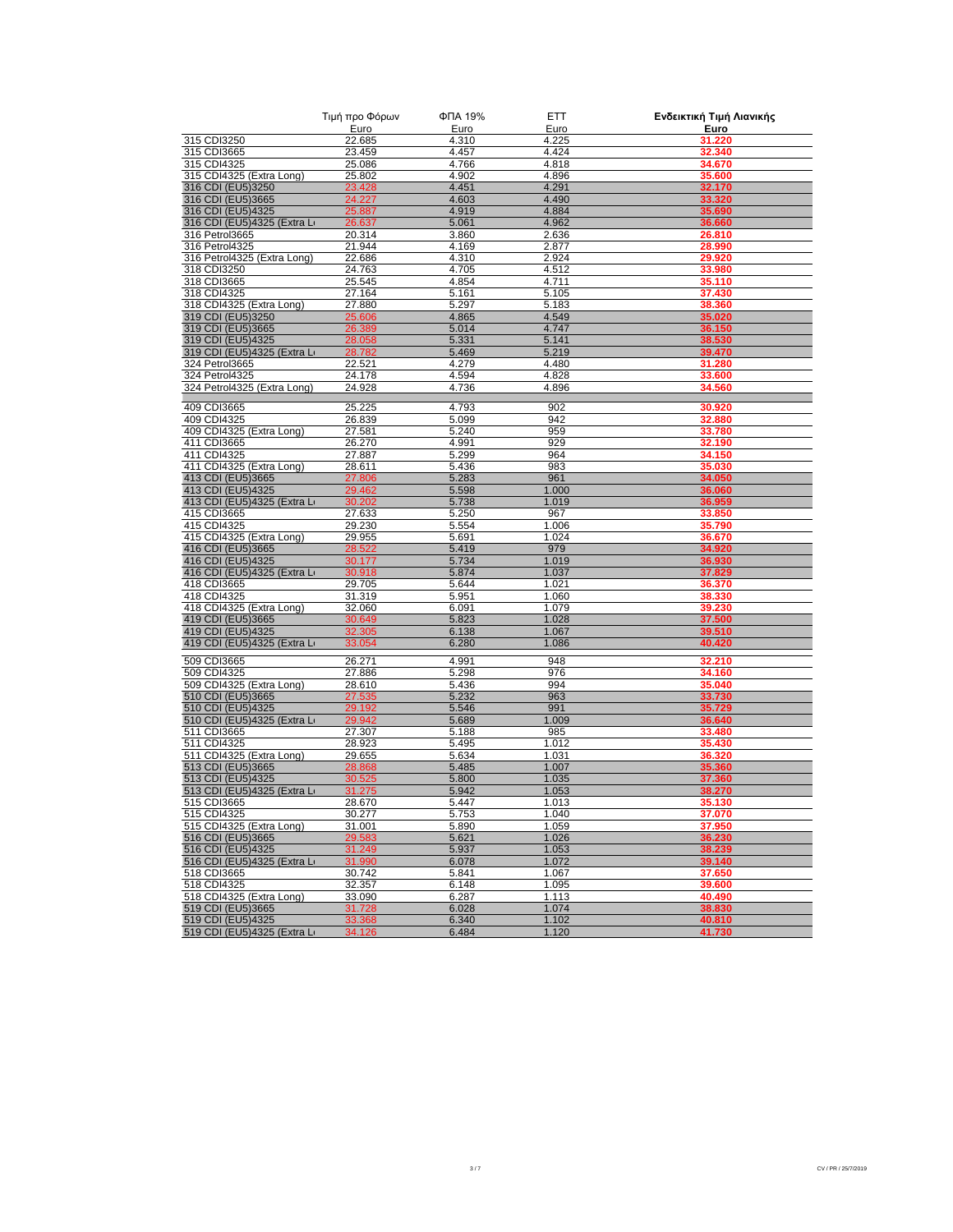|                                        | Τιμή προ Φόρων<br>Euro<br>Τιμή προ Φόρων<br>Euro | ФПА 19%<br>Euro<br>ФПА 19%<br>Euro | <b>ETT</b><br>Euro<br>ETT<br>Euro | Ενδεικτική Τιμή Λιανικής<br>Euro<br>Ενδεικτική Τιμή Λιανικής<br>Euro |
|----------------------------------------|--------------------------------------------------|------------------------------------|-----------------------------------|----------------------------------------------------------------------|
|                                        |                                                  |                                    |                                   |                                                                      |
| <b>Sprinter Chassis</b>                |                                                  |                                    |                                   |                                                                      |
| 209 CDI3250<br>209 CDI3665             | 19.793                                           | 3.761                              | 837                               | 24.391                                                               |
| 210 CDI (EU5)3250                      | 20.555<br>20.842                                 | 3.905<br>3.960                     | 860<br>858                        | 25.320<br>25.660                                                     |
| 210 CDI (EU5)3665                      | 21.638                                           | 4.111                              | 881                               | 26.630                                                               |
| 211 CDI3250                            | 20.816                                           | 3.955                              | 889                               | 25.660                                                               |
| 211 CDI3665<br>213 CDI3250             | 21.595<br>21.435                                 | 4.103<br>4.073                     | 912<br>913                        | 26.610<br>26.421                                                     |
| 213 CDI3665                            | 22.205                                           | 4.219                              | 936                               | 27.360                                                               |
| 213 CDI (EU5)3250                      | 22.175                                           | 4.213                              | 921                               | 27.309                                                               |
| 213 CDI (EU5)3665                      | 22.963                                           | 4.363                              | 944                               | 28.270                                                               |
| 215 CDI3250<br>215 CDI3665             | 22.161<br>22.931                                 | 4.211<br>4.357                     | 929<br>952                        | 27.301<br>28.240                                                     |
| 216 CDI (EU5)3250                      | 22.893                                           | 4.350                              | 947                               | 28.190                                                               |
| 216 CDI (EU5)3665                      | 23.681                                           | 4.499                              | 970                               | 29.150                                                               |
| 216 Petrol3665                         | 20.175                                           | 3.833                              | 792                               | 24.800                                                               |
| 218 CDI3250<br>218 CDI3665             | 24.212<br>24.992                                 | 4.600<br>4.748                     | 1.007<br>1.030                    | 29.819<br>30.770                                                     |
| 219 CDI (EU5)3250                      | 25.021                                           | 4.754                              | 1.025                             | 30.800                                                               |
| 219 CDI (EU5)3665                      | 25.817                                           | 4.905                              | 1.048                             | 31.770                                                               |
| 224 Petrol3665                         | 21.452<br>∪                                      | 4.076<br>U                         | 972                               | 26.500<br>U                                                          |
| 309 CDI3250                            | 20.868                                           | 3.965                              | 948                               | 25.781                                                               |
| 309 CDI3665                            | 21.647                                           | 4.113                              | 971                               | 26.731                                                               |
| 309 CDI4325                            | 23.233                                           | 4.414                              | 993                               | 28.640                                                               |
| 310 CDI (EU5)3250<br>310 CDI (EU5)3665 | 21.951<br>22.746                                 | 4.171<br>4.322                     | 969<br>992                        | 27.091<br>28.060                                                     |
| 310 CDI (EU5)4325                      | 24.375                                           | 4.631                              | 1.014                             | 30.020                                                               |
| 311 CDI3250                            | 21.900                                           | 4.161                              | 999                               | 27.060                                                               |
| 311 CDI3665                            | 22.671                                           | 4.307                              | 1.022                             | 28.000                                                               |
| 311 CDI4325                            | 24.273                                           | 4.612                              | 1.045                             | 29.930                                                               |
| 313 CDI3250<br>313 CDI3665             | 22.527<br>23.289                                 | 4.280<br>4.425                     | 1.023<br>1.046                    | 27.830<br>28.760                                                     |
| 313 CDI4325                            | 24.883                                           | 4.728                              | 1.069                             | 30.680                                                               |
| 313 CDI (EU5)3250                      | 23.285                                           | 4.424                              | 1.031                             | 28.740                                                               |
| 313 CDI (EU5)3665                      | 24.080                                           | 4.575                              | 1.055                             | 29.710                                                               |
| 313 CDI (EU5)4325<br>315 CDI3250       | 25.709<br>23.245                                 | 4.885<br>4.417                     | 1.077<br>1.039                    | 31.671<br>28.701                                                     |
| 315 CDI3665                            | 24.015                                           | 4.563                              | 1.062                             | 29.640                                                               |
| 315 CDI4325                            | 25.601                                           | 4.864                              | 1.085                             | 31.550                                                               |
| 316 CDI (EU5)3250                      | 24.002                                           | 4.560                              | 1.058                             | 29.620                                                               |
| 316 CDI (EU5)3665                      | 24.797                                           | 4.711                              | 1.081                             | 30.589                                                               |
| 316 CDI (EU5)4325<br>316 Petrol3665    | 26.426<br>20.995                                 | 5.021<br>3.989                     | 1.103<br>886                      | 32.550<br>25.870                                                     |
| 316 Petrol4325                         | 22.618                                           | 4.297                              | 905                               | 27.820                                                               |
| 318 CDI3250                            | 26.078                                           | 4.955                              | 1.118                             | 32.151                                                               |
| 318 CDI3665<br>318 CDI4325             | 26.848                                           | 5.101                              | 1.141                             | 33.090                                                               |
| 319 CDI (EU5)3250                      | 27.670<br>26.926                                 | 5.257<br>5.116                     | 1.163<br>1.128                    | 34.090<br>33.170                                                     |
| 319 CDI (EU5)3665                      | 27.714                                           | 5.266                              | 1.151                             | 34.131                                                               |
| 319 CDI (EU5)4325                      | 28.569                                           | 5.428                              | 1.173                             | 35.170                                                               |
| 324 Petrol3665                         | 23.096<br>24.744                                 | 4.388                              | 1.066                             | 28.550                                                               |
| 324 Petrol4325                         |                                                  | 4.701                              | 1.085                             | 30.530                                                               |
| 409 CDI3665                            | 24.215                                           | 4.601                              | 774                               | 29.590                                                               |
| 409 CDI4325<br>411 CDI3665             | 25.815<br>25.244                                 | 4.905<br>4.796                     | 790<br>810                        | 31.31U<br>30.850                                                     |
| 411 CDI4325                            | 26.844                                           | 5.100                              | 826                               | 32.770                                                               |
| 413 CDI (EU5)3665                      | 26.744                                           | 5.081                              | 775                               | 32.600                                                               |
| 413 CDI (EU5)4325                      | 28.378                                           | 5.392                              | 790                               | 34.560                                                               |
| 415 CDI3665<br>415 CDI4325             | 26.597<br>28.190                                 | 5.053<br>5.356                     | 770<br>784                        | 32.420<br>34.330                                                     |
| 416 CDI (EU5)3665                      | 27.458                                           | 5.217                              | 775                               | 33.450                                                               |
| 416 CDI (EU5)4325                      | 29.101                                           | 5.529                              | 790                               | 35.420                                                               |
| 418 CDI3665                            | 28.651                                           | 5.444                              | 895                               | 34.990                                                               |
| 418 CDI4325<br>419 CDI (EU5)3665       | 30.243<br>29.565                                 | 5.746<br>5.617                     | 911<br>908                        | 36.900<br>36.090                                                     |
| 419 CDI (EU5)4325                      | 31.206                                           | 5.929                              | 924                               | 38.059                                                               |
| 509 CDI3665                            | 25.234                                           | 4.794                              | 822                               |                                                                      |
| 509 CDI4325                            | 26.842                                           | 5.100                              | 838                               | 30.850<br>32.780                                                     |
| 510 CDI (EU5)3665                      | 26.462                                           | 5.028                              | 831                               | 32.321                                                               |
| 510 CDI (EU5)4325                      | 28.095                                           | 5.338                              | 847                               | 34.280                                                               |
| 511 CDI3665                            | 26.275                                           | 4.992                              | 853                               | 32.120                                                               |
| 511 CDI4325<br>513 CDI (EU5)3665       | 27.875<br>27.793                                 | 5.296<br>5.281                     | 869<br>876                        | 34.040<br>33.950                                                     |
| 513 CDI (EU5)4325                      | 29.427                                           | 5.591                              | 892                               | 35.910                                                               |
| 515 CDI3665                            | 27.607                                           | 5.245                              | 887                               | 33.739                                                               |
| 515 CDI4325                            | 29.212                                           | 5.550                              | 898                               | 35.660                                                               |
| 516 CDI (EU5)3665                      | 28.508                                           | 5.417                              | 895<br>911                        | 34.820                                                               |
| 516 CDI (EU5)4325<br>518 CDI3665       | 30.151<br>29.674                                 | 5.729<br>5.638                     | 938                               | 36.791<br>36.250                                                     |
|                                        |                                                  |                                    |                                   |                                                                      |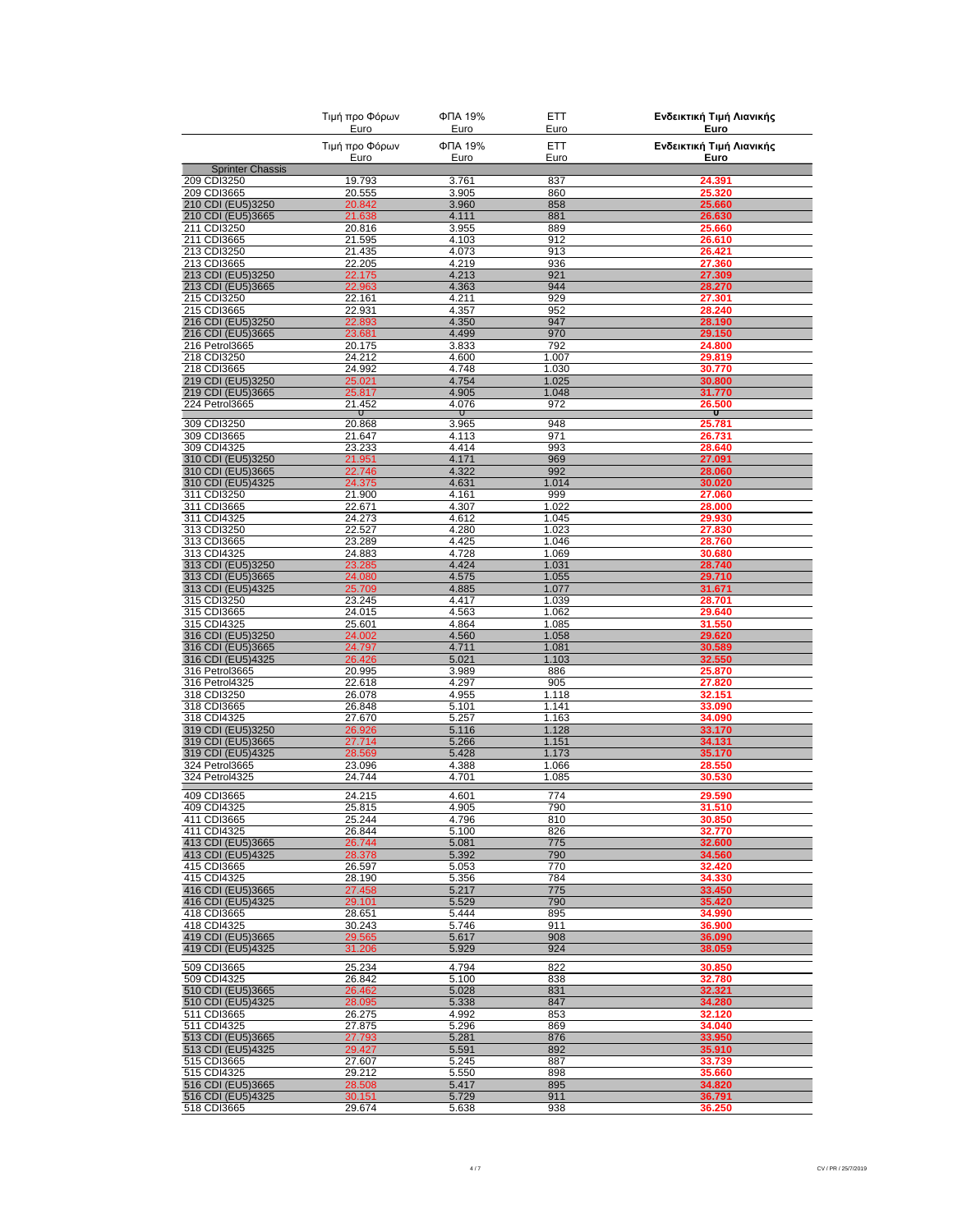|                   | Τιμή προ Φόρων | ФПА 19% | <b>ETT</b> | Ενδεικτική Τιμή Λιανικής |
|-------------------|----------------|---------|------------|--------------------------|
|                   | Euro           | Euro    | Euro       | Euro                     |
| 518 CDI4325       | 31.274         | 5.942   | 954        | 38.170                   |
| 519 CDI (EU5)3665 | 30.618         | 5.817   | 945        | 37.380                   |
| 519 CDI (EU5)4325 | 32.260         | 6.129   | 961        | 39.350                   |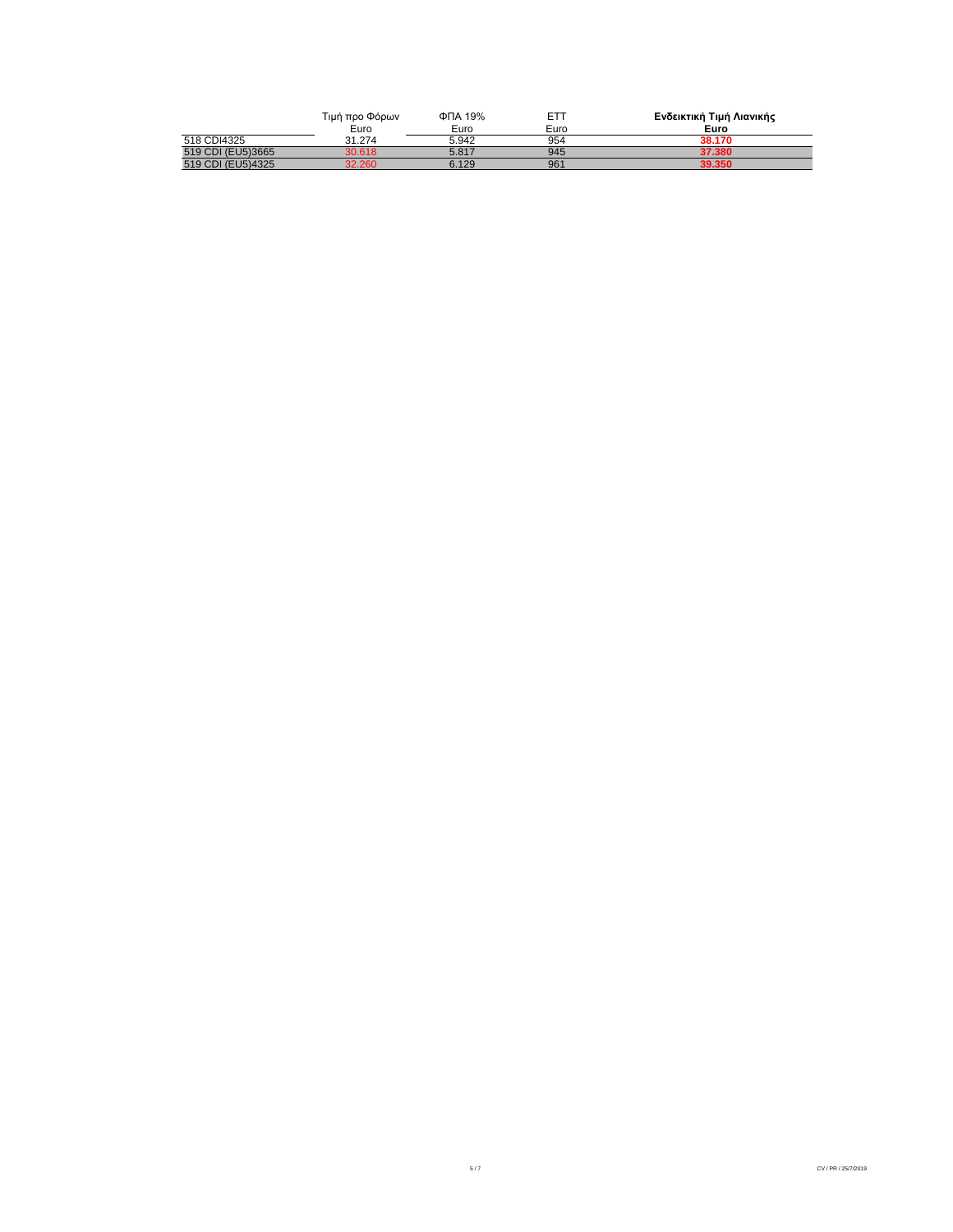|                                        | Τιμή προ Φόρων         | ФПА 19%         | <b>ETT</b>     | Ενδεικτική Τιμή Λιανικής         |
|----------------------------------------|------------------------|-----------------|----------------|----------------------------------|
|                                        | Euro<br>Τιμή προ Φόρων | Euro<br>ФПА 19% | Euro<br>ETT    | Euro<br>Ενδεικτική Τιμή Λιανικής |
|                                        | Euro                   | Euro            | Euro           | Euro                             |
| <b>Sprinter Doka</b>                   |                        |                 |                |                                  |
| 209 CDI 3250<br>209 CDI 3665           | 22.049<br>22.827       | 4.189<br>4.337  | 912<br>936     | 27.150<br>28.100                 |
| 210 CDI (EU5)3250                      | 23.165                 | 4.401           | 934            | 28.500                           |
| 210 CDI (EU5)3665                      | 23.280                 | 4.423           | 957            | 28.660                           |
| 211 CDI 3250                           | 23.072                 | 4.384           | 964            | 28.420                           |
| 211 CDI 3665                           | 23.809                 | 4.524           | 987            | 29.320                           |
| 213 CDI 3250<br>213 CDI 3665           | 23.691<br>23.806       | 4.501<br>4.523  | 988<br>1.011   | 29.180<br>29.340                 |
| 213 CDI (EU5)3250                      | 24.500                 | 4.655           | 996            | 30.151                           |
| 213 CDI (EU5)3665                      | 24.615                 | 4.677           | 1.019          | 30.311                           |
| 215 CDI 3250                           | 24.417                 | 4.639           | 1.004          | 30.060                           |
| 215 CDI 3665<br>216 CDI (EU5)3250      | 25.145<br>25.216       | 4.778<br>4.791  | 1.018<br>1.023 | 30.941<br>31.030                 |
| 216 CDI (EU5)3665                      | 25.331                 | 4.813           | 1.046          | 31.190                           |
| 216 Petrol3665                         | 22.474                 | 4.270           | 856            | 27.600                           |
| 309 CDI 3250                           | 23.090                 | 4.387           | 1.023          | 28.500                           |
| 309 CDI 3665                           | 23.911                 | 4.543           | 1.046          | 29.500                           |
| 309 CDI 4325                           | 25.498                 | 4.845           | 1.068          | 31.411                           |
| 310 CDI (EU5)3250                      | 24.274                 | 4.612           | 1.044          | 29.930                           |
| 310 CDI (EU5)3665<br>310 CDI (EU5)4325 | 25.020<br>26.656       | 4.754<br>5.065  | 1.067<br>1.090 | 30.841<br>32.811                 |
| 311 CDI 3250                           | 24.114                 | 4.582           | 1.074          | 29.770                           |
| 311 CDI 3665                           | 24.884                 | 4.728           | 1.098          | 30.710                           |
| 311 CDI 4325                           | 26.487                 | 5.033           | 1.120          | 32.640                           |
| 313 CDI 3665<br>313 CDI 3665           | 24.783                 | 4.709<br>4.847  | 1.098          | 30.590                           |
| 313 CDI 4325                           | 25.511<br>27.106       | 5.150           | 1.122<br>1.144 | 31.480<br>33.400                 |
| 313 CDI (EU5)3665                      | 25.608                 | 4.866           | 1.107          | 31.581                           |
| 313 CDI (EU5)3665                      | 26.353                 | 5.007           | 1.130          | 32.490                           |
| 313 CDI (EU5)4325                      | 27.990                 | 5.318           | 1.152          | 34.460                           |
| 315 CDI 3250<br>315 CDI 3665           | 25.459<br>26.271       | 4.837<br>4.991  | 1.114<br>1.138 | 31.410<br>32.400                 |
| 315 CDI 4325                           | 27.832                 | 5.288           | 1.160          | 34.280                           |
| 316 CDI (EU5)3250                      | 26.325                 | 5.002           | 1.133          | 32.460                           |
| 316 CDI (EU5)3665                      | 27.071                 | 5.143           | 1.156          | 33.370                           |
| 316 CDI (EU5)4325                      | 28.707                 | 5.454           | 1.179          | 35.340                           |
| 316 Petrol3665<br>316 Petrol4325       | 23.286<br>24.917       | 4.424<br>4.734  | 950<br>969     | 28.660<br>30.620                 |
| 318 CDI 3250                           | 28.325                 | 5.382           | 1.193          | 34.900                           |
| 318 CDI 3665                           | 28.289                 | 5.375           | 1.216          | 34.880                           |
| 318 CDI 4325                           | 29.884                 | 5.678           | 1.238          | 36.800                           |
| 319 CDI (EU5)3250<br>319 CDI (EU5)3665 | 29.241<br>29.205       | 5.556<br>5.549  | 1.203<br>1.226 | 36.000<br>35.980                 |
| 319 CDI (EU5)4325                      | 30.842                 | 5.860           | 1.248          | 37.950                           |
| 3243665                                | 25.408                 | 4.828           | 1.135          | 31.371                           |
| 3244325                                | 27.056                 | 5.141           | 1.154          | 33.351                           |
| 409 CDI 3665                           | 26.475                 | 5.030           | 825            | 32.330                           |
| 409 CDI 4325                           | 28.075                 | 5.334           | 841            | 34.250                           |
| 411 CDI 3665                           | 27.469                 | 5.219           | 862            | 33.550                           |
| 411 CDI 4325<br>413 CDI (EU5)3665      | 29.069<br>29.021       | 5.523<br>5.514  | 878<br>885     | 35.470<br>35.420                 |
| 413 CDI (EU5)4325                      | 30.654                 | 5.824           | 901            | 37.379                           |
| 415 CDI 3665                           | 28.807                 | 5.473           | 890            | 35.170                           |
| 415 CDI4325                            | 30.407                 | 5.777           | 906            | 37.090                           |
| 416 CDI (EU5)3665<br>416 CDI (EU5)4325 | 29.744<br>31.378       | 5.651<br>5.962  | 904<br>920     | 36.299<br>38.260                 |
| 418 CDI 3665                           | 30.904                 | 5.872           | 944            | 37.720                           |
| 418 CDI 4325                           | 32.504                 | 6.176           | 960            | 39.640                           |
| 419 CDI (EU5)3665                      | 31.889                 | 6.059           | 952            | 38.900                           |
| 419 CDI (EU5)4325                      | 33.523                 | 6.369           | 968            | 40.860                           |
| 509 CDI 3665                           | 27.506                 | 5.226           | 868            | 33.600                           |
| 509 CDI 4325                           | 29.098                 | 5.529           | 883            | 35.510                           |
| 510 CDI (EU5)3665<br>510 CDI (EU5)4325 | 28.737<br>30.379       | 5.460<br>5.772  | 883<br>899     | 35.080<br>37.050                 |
| 511 CDI 3665                           | 28.493                 | 5.414           | 904            | 34.811                           |
| 511 CDI 4325                           | 30.093                 | 5.718           | 920            | 36.731                           |
| 513 CDI (EU5)3665                      | 30.069                 | 5.713           | 927            | 36.709                           |
| 513 CDI (EU5)4325                      | 31.711                 | 6.025           | 943            | 38.679                           |
| 515 CDI 3665<br>515 CDI 4325           | 29.829<br>31.429       | 5.668<br>5.972  | 933<br>949     | 36.430<br>38.350                 |
| 516 CDI (EU5)3665                      | 30.793                 | 5.851           | 946            | 37.590                           |
| 516 CDI (EU5)4325                      | 32.427                 | 6.161           | 962            | 39.550                           |
| 518 CDI 3665                           | 31.885                 | 6.058           | 987            | 38.930                           |
| 518 CDI 4325<br>519 CDI (EU5)3665      | 33.485<br>32.896       | 6.362<br>6.250  | 1.003<br>994   | 40.850<br>40.140                 |
| 519 CDI (EU5)4325                      | 34.538                 | 6.562           | 1.010          | 42.110                           |